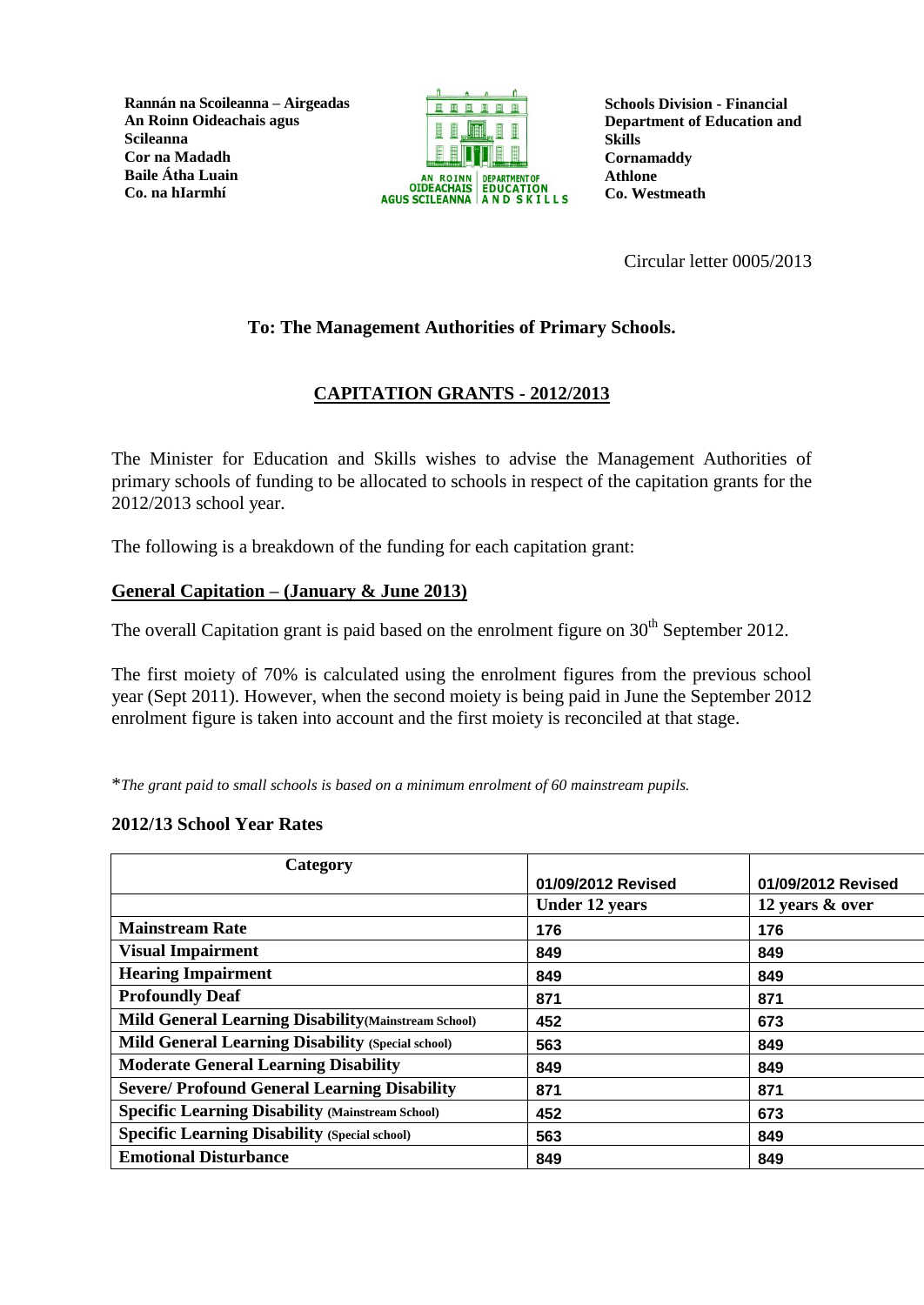| <b>Severe Emotional Disturbance</b>                                                      | 871 | 871 |  |  |
|------------------------------------------------------------------------------------------|-----|-----|--|--|
| <b>Physical Disability</b>                                                               | 849 | 849 |  |  |
| <b>Autism/Autistic Spectrum Disorders (ASD)</b>                                          | 871 | 871 |  |  |
| <b>Specific Speech and Language Disorder</b>                                             | 849 | 849 |  |  |
| <b>Multiple Disabilities</b>                                                             | 871 | 871 |  |  |
| <b>Traveller Children</b>                                                                | 249 | 249 |  |  |
| <b>Out of Control</b>                                                                    | 871 | 871 |  |  |
|                                                                                          |     |     |  |  |
| National Schools in which a BOM has been established $= 6176$ per pupil                  |     |     |  |  |
| National Schools maintained by OPW = $\epsilon$ 70 per pupil                             |     |     |  |  |
| Scoileanna Lan Ghaeilge (Type 7) = $\epsilon$ 199 per pupil (mainstream + $\epsilon$ 23) |     |     |  |  |
| Minimum Grant to small schools based on 60 pupils                                        |     |     |  |  |
| Model Schools pd Special pupils enhanced rate only - above rates less $6176$             |     |     |  |  |

### **Ancillary Services (secretary/caretaker) Capitation Grant – (March 2013)**

The Ancillary Services grant is intended to assist schools that have not been provided with secretarial and/or caretaking assistance under the 1978/1979 schemes. Under these schemes the secretary and/or caretaker are paid directly through the Department payroll.

If a school has a full time secretary under the 1978/1979 schemes, but has no caretaker under the schemes (or vice versa), the school is entitled to receive additional grant assistance in respect of caretaking or secretarial services as outlined.

#### **1.Mainstream Schools**

The grant is based on the enrolment figure on  $30<sup>th</sup>$  September 2012. The grant paid to small school is based on a minimum enrolment of 60 pupils, while the maximum grant paid is based on an enrolment figure of 500 pupils.

**Standard rate of €147.00 per pupil to cover both secretary and caretaker (Full grant)**

**Standard rate of € 73.50 per pupil to cover either secretary or caretaker (Half grant)**

### **2.Special Schools**

Special schools are paid the Ancillary Services grant based on the number of authorised teaching staff approved by the Department for the school as outlined below. The maximum grant is paid based on a ceiling of 16 teachers.

| No of teachers | <b>Full Grant</b> | <b>Half Grant</b> |
|----------------|-------------------|-------------------|
|                |                   |                   |
|                | €11,100.00        | €5,550.00         |
|                | €11,470.00        | €5,735.00         |